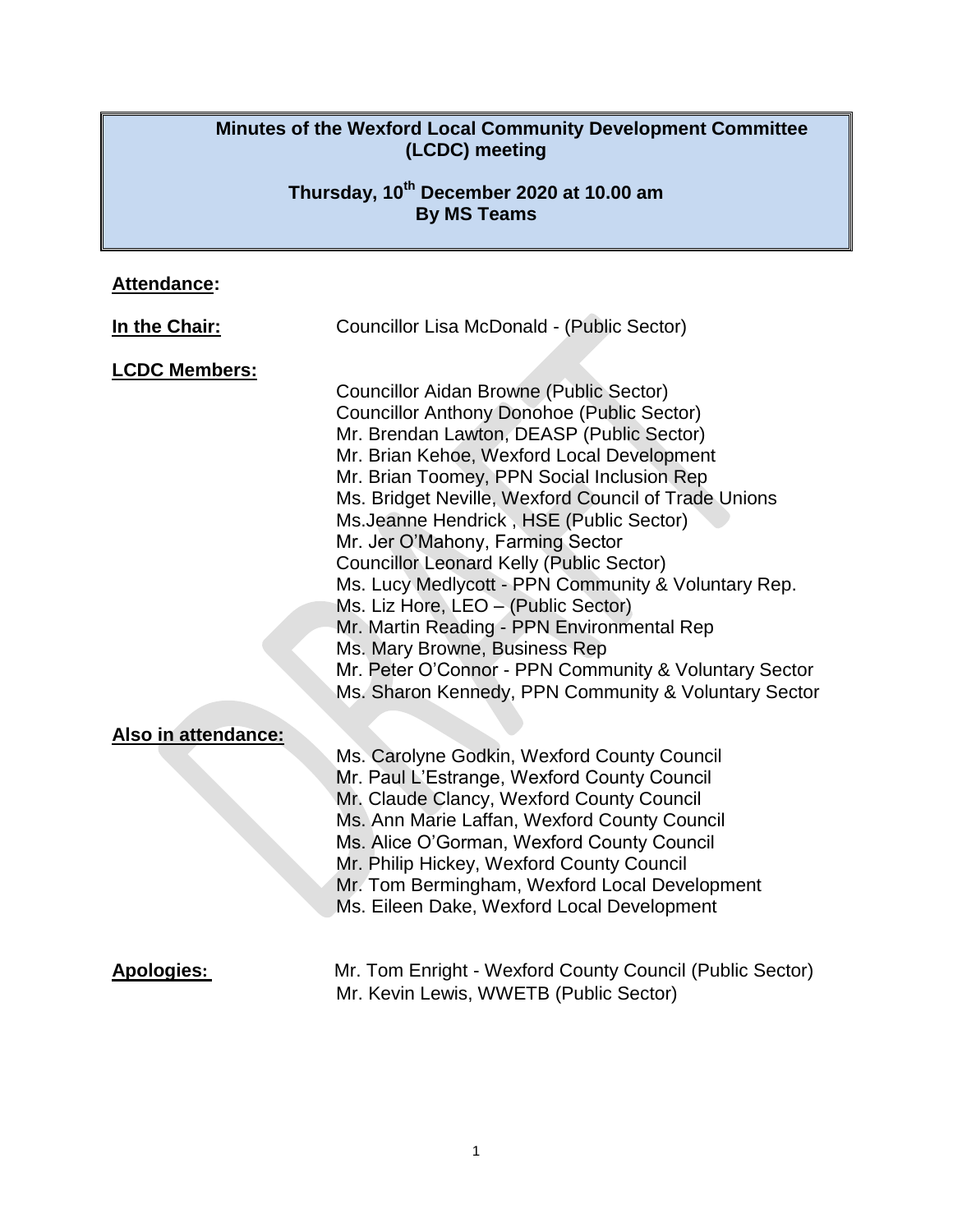### **1. Check and verification of those attending by teleconference**

The Acting Chief Officer, Paul L'Estrange confirmed attendance of each member and confirmed their ability of speaking to and being heard by all attendees.

The Chairperson welcomed the members to the meeting.

#### **2. Adoption of minutes of meeting 26th November 2020**

The minutes of the Local Community Development Committee (LCDC) meeting of 26<sup>th</sup> November 2020, were adopted.

**Proposed:** Mr. Jer O'Mahony **Seconded:** Mr. Brian Toomey

### **3. Matters Arising**

None

The Chairperson informed members that the LCDC meeting would be temporarily suspended whilst the LAG meeting commenced.

Following the LAG meeting the LCDC meeting re-commenced.

#### **4. Correspondence**

None

Ms. Kennedy and Mr. Lawton left the meeting at this point at 10:52am.

#### **5. Healthy Ireland & Healthy Wexford**

The A/Chief Officer presented an update on Healthy Ireland and Healthy Wexford.

#### **6. Chief Officers Report**

The A/Chief Officer presented the Chief Officers report which included the following:

- SICAP
- TVR 2020
- Healthy County Committee
- Traveller Interagency Group (TIG)
- Age Friendly
- JPC

Mr. O'Connor enquired what the situation was in relation to the LECP. Ms. Godkin replied that although no formal announcement has been made, it looks likely that the